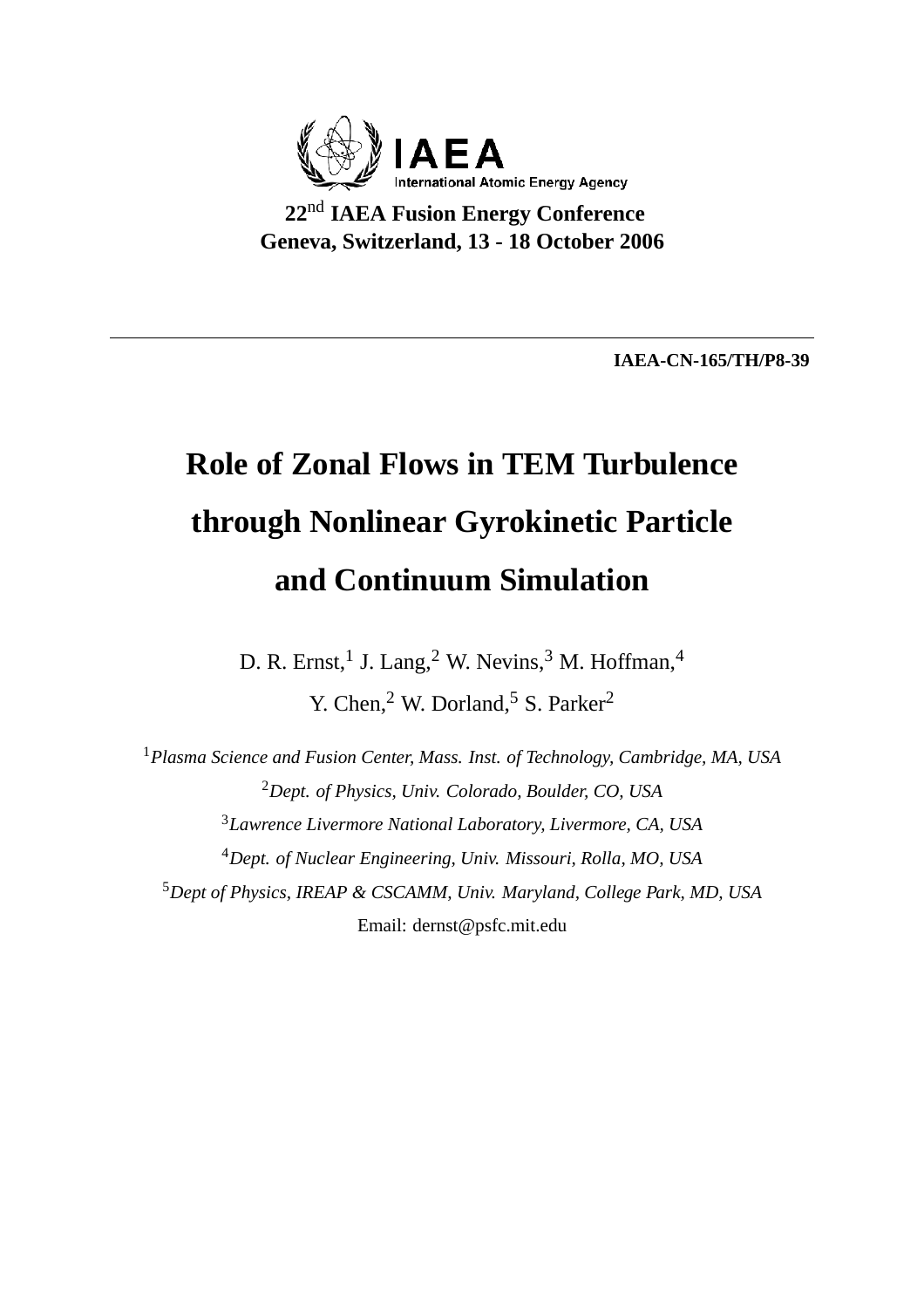## **Role of Zonal Flows in TEM Turbulence through Nonlinear Gyrokinetic Particle and Continuum Simulation**

D. R. Ernst 1), J. Lang 2), W. Nevins 3), M. Hoffman 4), Y. Chen 2), W. Dorland 5) S. Parker 2)

1) Plasma Science and Fusion Center, Mass. Inst. of Technology, Cambridge, MA, USA

- 2) Dept. of Physics, Univ. Colorado, Boulder, CO, USA
- 3) Lawrence Livermore National Laboratory, Livermore, CA, USA
- 4) Dept. of Nuclear Engineering, Univ. Missouri, Rolla, MO, USA
- 5) Dept of Physics, IREAP & CSCAMM, Univ. Maryland, College Park, MD, USA

e-mail contact of main author: dernst@psfc.mit.edu

**Abstract.** Trapped electron mode (TEM) turbulence exhibits a rich variety of collisional and zonal flow physics. This work explores the parametric variation of zonal flows and underlying mechanisms through a series of linear and nonlinear gyrokinetic simulations, using both particle-in-cell (the GEM code) and continuum (the GS2 code) methods. The two codes are shown to closely agree except at the largest values of  $\eta_e = d \ln T_e / d \ln n_e \geq 5$ , where qualitative agreement is found. A new stability diagram for electron modes is presented, identifying  $\eta_e = 1$  as a critical boundary separating long and short wavelength TEMs. A scan of  $\eta_e$  shows fine scale structure appears when  $\eta_e \gtrsim 1$ , consistent with linear expectations. Zonal flows are weak when  $\eta_e$  exceeds unity. For  $\eta_e > 1$ , transport levels fall inversely with a power law in  $\eta_e$ . For  $\eta_e \gg 1$ , bispectral analysis supports a simple analytic model in which the dominant primary mode couples to itself to drive zonal fluctuations.

#### **1. Introduction**

Trapped electron mode turbulence is relevant to particle and electron thermal energy transport. Several types of TEM exist, driven by either the electron density gradient, or by the electron temperature gradient. The most significant modes are associated with non-resonant "bad curvature" drive as well as toroidal precession drift resonance. TEM turbulence is most relevant when toroidal ITG modes are either stable or weakly unstable. This scenario arises in a variety of contexts, such as internal transport barriers, cases with strong density peaking, cases with  $T_e > T_i$ , and low density regimes in which confinement scales favorably with density. Understanding of the mechanisms underlying particle and electron thermal energy transport could impact future devices such as ITER, where core fueling is greatly reduced, and electrons are heated directly by  $\alpha$ -particles. In Alcator C-Mod ITB plasmas, TEM turbulence produces strong particle and electron



*FIG. 1. Most unstable poloidal wavenumber ky*ρ*<sup>s</sup> for electron modes, showing sudden onset of short wavelengths for*  $\eta_e > 1$ *. The*  $\eta_e$ *values chosen for the nonlinear scan lie on a line normal to*  $\eta_e = 1$ *.*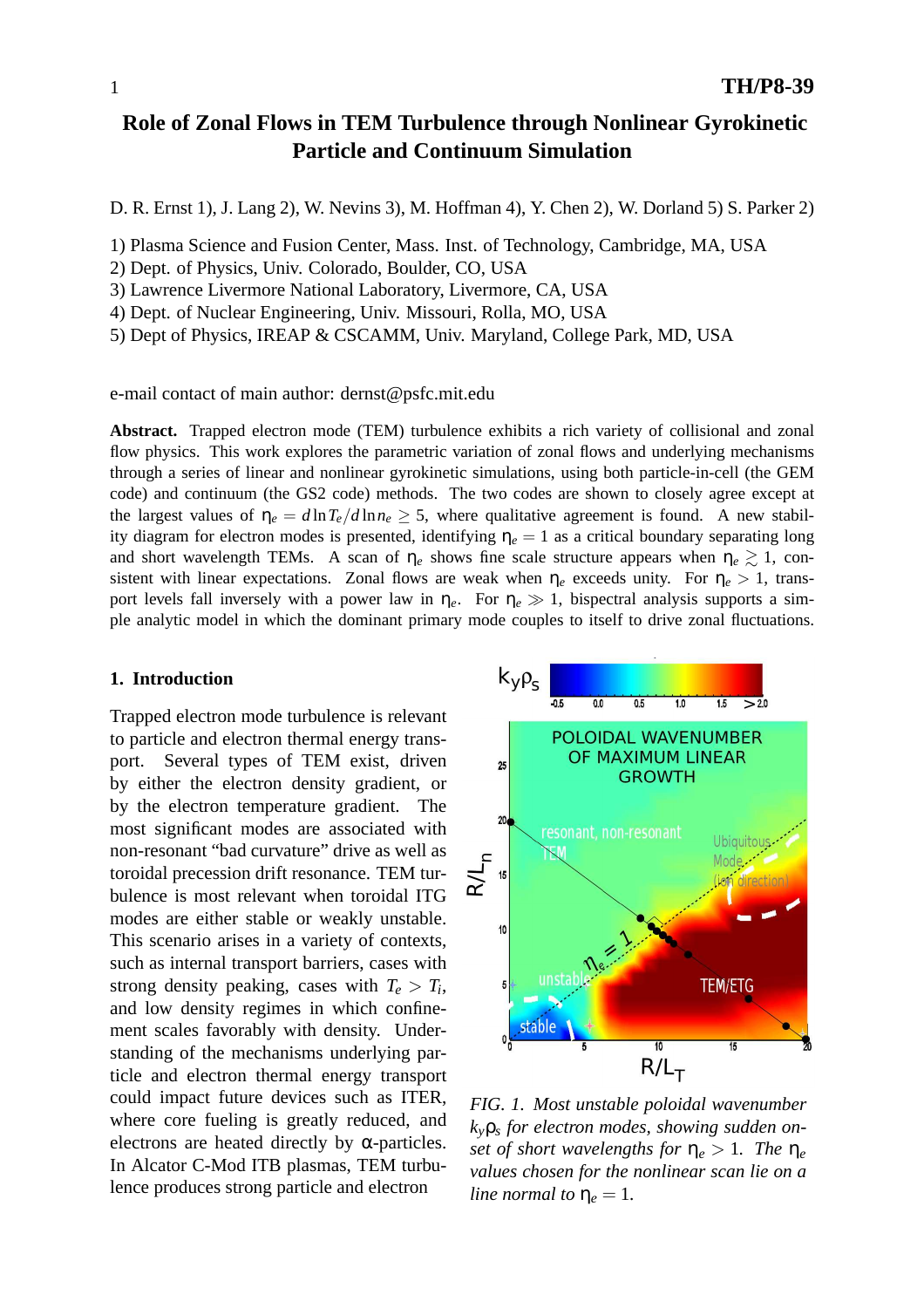thermal energy transport as the density gradient, and the electron temperature increase, which allows internal transport barriers to be controlled externally by ICRH [1, 2]. TEM turbulence is

of particular interest in scenarios with primarily electron heating [3, 4]. Nonlinear gyrokinetic simulations of TEM turbulence have closely reproduced the measured wavelength spectrum of density fluctuations in an ITB experiment in which TEMs were predicted to be the dominant instability [2, 5], in a first of kind comparison.

Recent work on TEM turbulence resulted in an apparent contradiction regarding the role of zonal flows. Initial studies revealed a new nonlinear upshift of the TEM critical density gradient [1], in which zonal flows were clearly important. In these purely density gradient driven cases, the role of secondary instability is evident in the creation of zonal flow dominated, quasi-steady states in the upshift regime. The upshift increases strongly with collisionality [2], consistent with the strong damping of TEMs by electron detrapping, and the relatively weak ion collisional damping of zonal flows. In contrast, zonal flows were shown to have little effect on the TEM saturation level in cases with strong electron temperature gradients and  $T_e = 3T_i$ [6]. This apparent contradiction was resolved by work that bridged the two regimes [7, 8]. The importance of zonal flows in TEM turbulence was found to depend on  $\nabla T_e$  and  $T_e/T_i$ [7]. The role of zonal flows in saturating TEM turbulence is consistent with the ratio of the zonal flow  $E \times B$  shearing rate to the maximum linear growth rate [7, 9]. When zonal flows are not the dominant saturation mechanism, a simple mode coupling model shows that otherwise stable density fluctua-



*FIG. 2. Odd parity modes are much weaker than even parity modes, suggesting that TEMs, rather than ETG modes, are dominant over the wavelength range considered.*



*FIG. 3. Maximum linear growth rate as a function of R*/ $L_{Te}$  *and R*/ $L_n$ *, in units of c<sub>s</sub>/R*<sub>0</sub>*.* 

tions, with poloidal wavenumbers  $k_y = 0$ , are driven to large amplitudes at twice the growth rate of the dominant "primary" mode [9]. Simple estimates of the saturation level are obtained from the mode coupling model by setting the nonlinear growth rate to zero. Agreement is obtained with the GEM simulations in the early phase of saturation [9].

To establish a connection between zonal flows and plasma parameters, we begin with a detailed linear stability analysis of electron modes. The results of this stability analysis suggest η*<sup>e</sup>* is an important parameter with a critical value near unity. Based on the linear results, we construct a scan of  $\eta_e$  along a line normal to  $\eta_e = 1$ , with fine increments where rapid changes in the linear spectrum are observed (see Fig. 1). We consider the "Cyclone Base Case" [10], idealized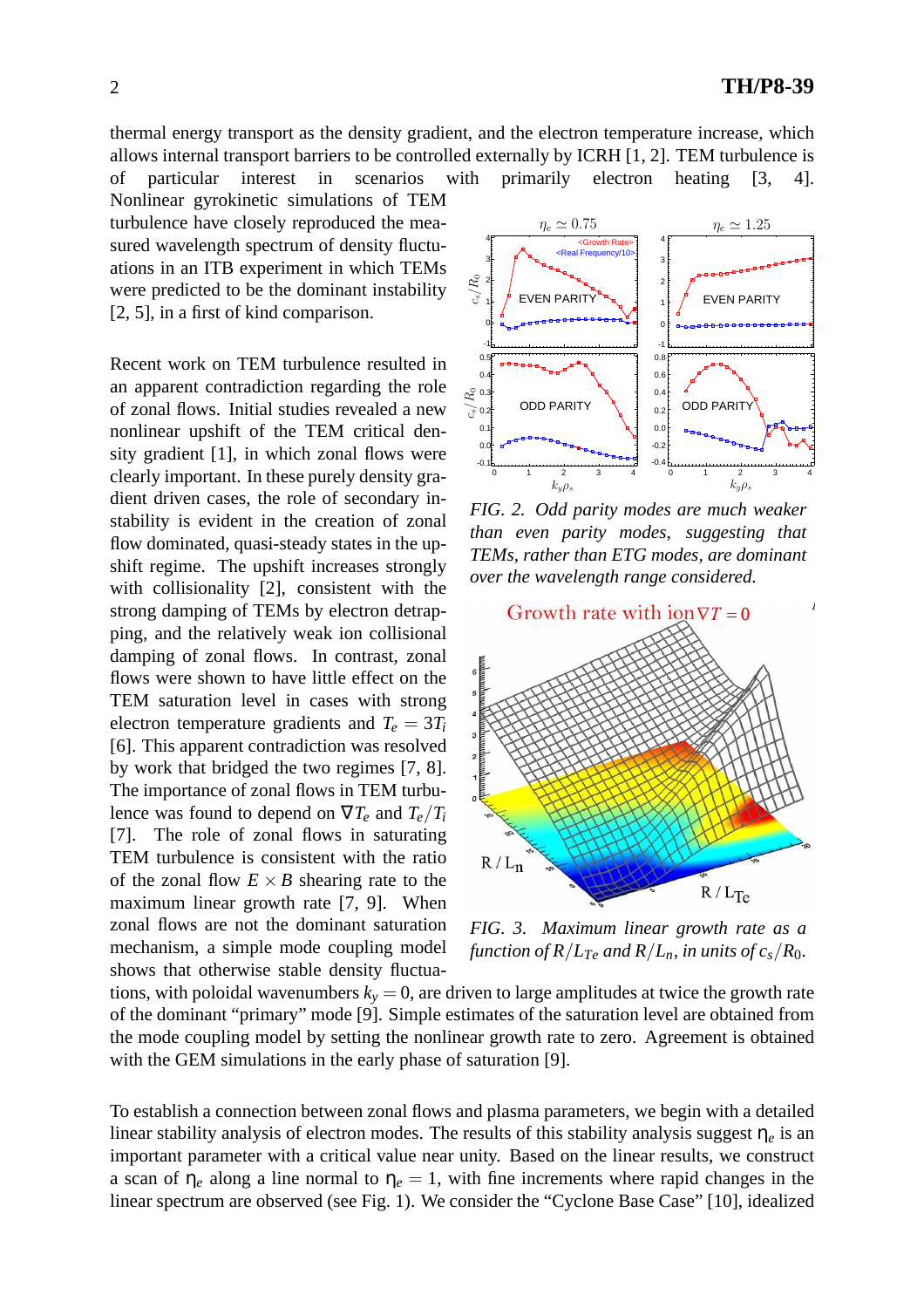from a DIII-D L-Mode plasma. To study electron modes and avoid ITG modes, we zero the ion temperature gradient for all cases, and scan the electron temperature and density gradients.



*FIG. 4. Comparison of linear growth rate spectra from GEM and GS2 for the Cyclone case in hydrogen.*



*FIG. 5. Comparison of fluxes. Error bars represent standard deviation. (a) Particle flux (b) Electron energy flux (c) Ion energy flux.*

Other parameters are held fixed at  $T_e = T_i$ ,  $\hat{s} =$  $r/qdq/dr = 0.8$ ,  $r/R0 = 0.18$ ,  $q = 1.4$ ,  $\beta = 0$ , deuterium ions, real electron mass, circular concentric geometry, and collisionless.

## **2. Linear Stability Analysis**

Using over 2,000 linear GS2 simulations, each sweeping the poloidal wavenumber  $0 < k_{\nu} \rho_s < 4$ , we have constructed a new and detailed stability diagram for electron modes as a function of their driving gradients, keeping zero ion temperature gradient. Here  $\rho_s = c_s / \Omega_i$  with sound speed  $c_s^2 = T_e / m_i$ and  $\Omega_i$  the ion cyclotron frequency. Figure 1 shows the poloidal wavenumber of maximum growth as a function of the driving factors, the inverse gradient scale lengths for density and temperature,  $R/L_n = -Rd \ln n/dr$  and  $R/L_{Te} = -Rd \ln T_e/dr$ , where  $(R, r)$  is the (major, minor) radius.

For  $\eta_e$  < 1, the linear growth rate spectrum peaks at  $k_{y}$  $\rho_{s}$  < 1, while a sharp transition to short wavelengths  $k_y \rho_s > 2$  occurs for  $\eta_e \gtrsim 1$ . To determine whether Electron Temperature Gradient (ETG) driven modes are responsible for this sudden shift to short wavelengths at the  $\eta_e = 1$  boundary, we created separate diagrams for modes having even and odd parities with respect to the midplane. For frequencies  $\omega < \bar{\omega}_{be}$  (the average electron bounce frequency), trapped electrons will average odd parity potential fluctuations to zero. Therefore, odd parity modes cannot be driven by trapped electrons. However, ETG modes can be odd or even parity. We expect odd parity ETG modes to be only slightly weaker than even parity ETG modes as a result of more favorable average magnetic curvature and increased parallel Landau damping. However, we find odd parity modes much weaker than even parity modes in all cases, suggesting that trapped electrons are the main destabilizing influence in the parameter ranges considered. A comparison linear growth rates and frequencies from GS2, for even and odd parities, is shown in Fig. 2. Odd modes are very weak for  $η_e < 1$ , and weak for  $η_e > 1$ , sug-

gesting that trapped electrons play a strong role even where ETG modes should be unstable for  $\eta_e > 1$ . Note that for  $k_y \rho_s \gg 1$ , the collisionless TEM becomes fluid-like (does not depend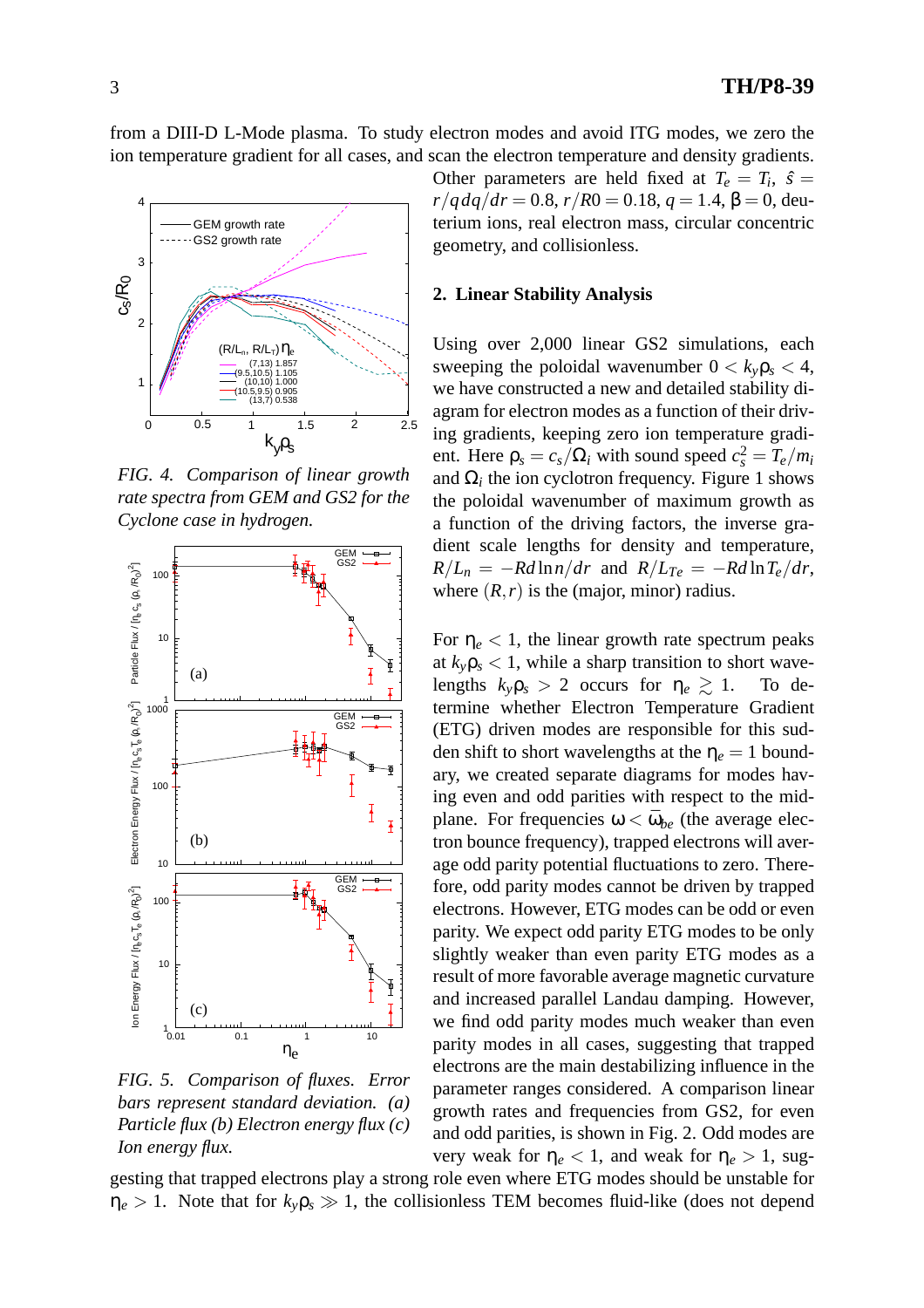on mode-particle resonances), and the most unstable modes propagate in the ion diamagnetic direction  $[11, 12, 13, 1]$ . We refer to this mode as the "ubiquitous mode" in Fig. 1.

Figure 3 shows the maximum linear growth rate from GS2 as a function of driving gradients. For  $\eta_e$  < 1, little change is seen in the  $k_v$  spectrum, and the growth rate is a function mainly of  $R/L_n$ . For  $\eta_e > 1$ , the growth rate increases strongly with  $R/L_{Te}$ . The growth rate spectrum remains relatively stationary for  $\eta_e < 1$ , as shown in Fig. 1.

We have compared the linear growth rate spectra from GEM and GS2 for both ITG and TEM cases. We obtained close agreement for the ITG case (not shown). The TEM case was compared for five different η*<sup>e</sup>* values in Fig. 4. Results match within statistical errors, except at  $\eta_e = 1.86$ , for the largest  $k_y$ value from GEM. More detailed comparisons, perhaps using an 8-point rather than 4-point gyroaverage in GEM, will be pursued.

## **3. Nonlinear comparison of GEM and GS2 for TEM** η*<sup>e</sup>* **scan**

The sudden onset of short wavelengths in the linear GS2 studies when  $\eta_e > 1$  suggests  $\eta_e$  may be an important parameter in nonlinear simulations of TEMs. This motivates us to consider a scan in η*<sup>e</sup>* along a line normal to  $\eta_e = 1$ , to search for critical behavior as  $\eta_e = 1$  is crossed. We have chosen to strongly drive TEMs by intersecting  $\eta_e = 1$ at  $(R/L_{Te}, R/L_n) = (10, 10)$ , so that  $R/L_n = 20 R/L_{Te} = 20/(1+\eta_e)$ , to avoid the nonlinear upshift regime [1, 2]. Values chosen for η*<sup>e</sup>* are indicated by the black dots in Fig. 1.

Nonlinear runs were carried out using both GEM and GS2 flux tube simulations at ten values of η*e*. For GEM, a real-space code, the box size was  $45\times$  90  $\rho_s$ , with 256  $\times$  128  $\times$  32 spatial gridpoints in the (*x*, *y*,*z*) directions, and 64 particles per cell. For GS2, pseudo-spectral in the binormal direction, 11  $k_v$  values were used with  $k_v \rho_s = 0.0, 0.2, 0.4, ..., 2.0$ , 85  $k_x \rho_s$  values were used, ranging from -10.5 to 10.5, for an equivalent box size  $50 \times 62 \rho_s$ , while the nonlinear terms were evaluated using  $128 \times 32 \times 32$ spatial gridpoints. GS2 runs used 16 energies and 32 pitch angles, with two signs of velocity.



*FIG. 6. Turbulent intensity vs. zonal flow intensity diverge as* η*<sup>e</sup> increases, from GS2.*



*FIG. 7. (a) Ratio of time averaged squared potential for zonal flows to that of dominant primary mode, from GEM and GS2, drop sharply above*  $\eta_e$  = 1*. (b)Potential and density fluctuation level from GS2 drop exponentially for*  $\eta_e > 1$ .

Comparison of the fluxes as a function of  $\eta_e$  is shown in Fig. 5. All of the time-averaged fluxes from the two codes very closely agree for  $\eta_e < 2$ . Relatively small departures can be seen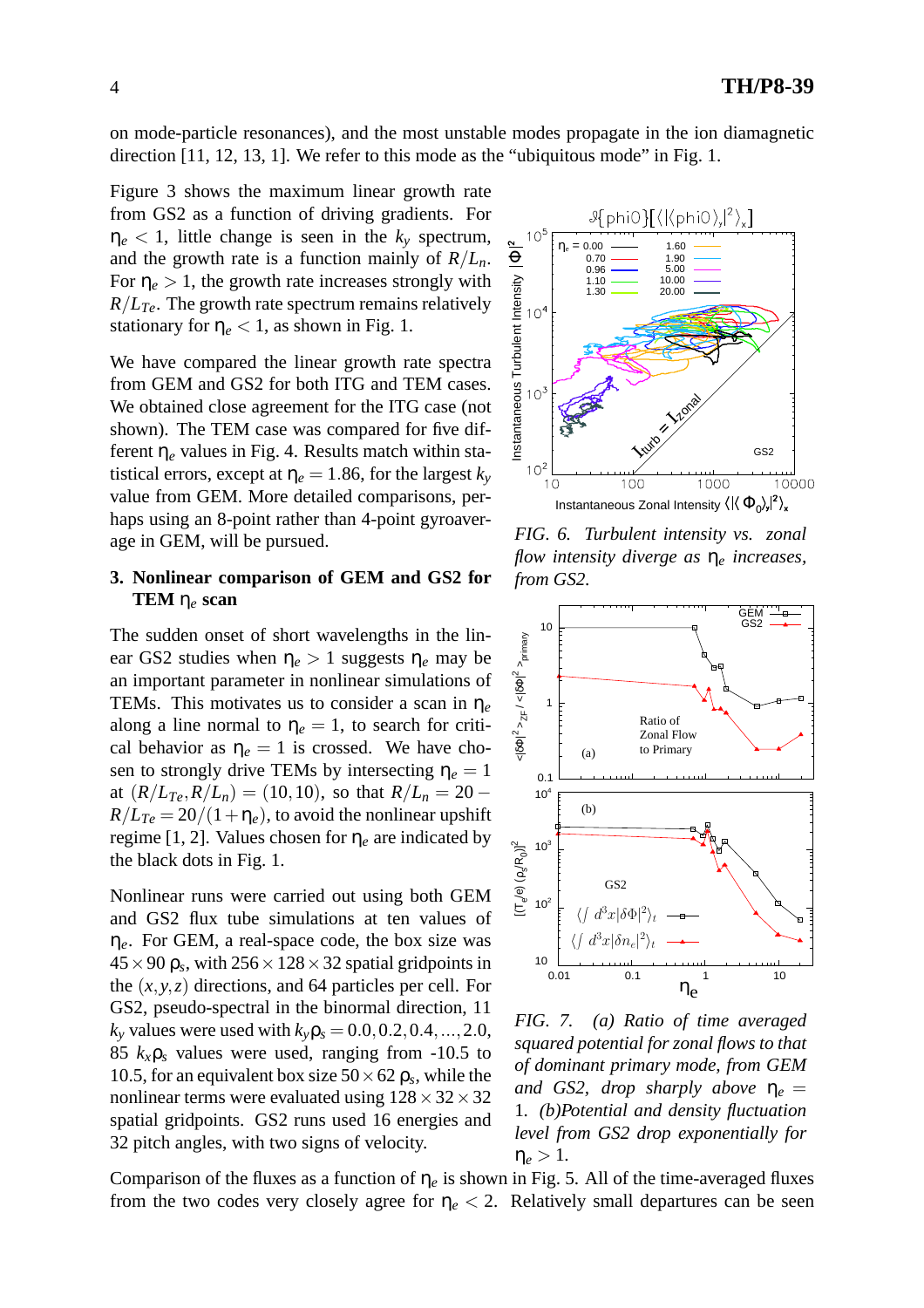in the particle and ion thermal energy fluxes the three highest  $\eta_e$  values. The agreement in electron thermal energy flux is less impressive at the three highest  $\eta_e$  values. Ongoing work will attempt to understand this departure, which could be related to the difference in resolution in the *y*-direction.



*FIG. 8. Instantaneous contours of electrostatic potential in the first quadrant, vs. binormal coordinates* (*x*, *y*) *reveal fine scale radial structure superimposed on larger scales for*  $\eta_e = 20$ . *Contours from GEM appear remarkably similar for this case.*

It is clear from Fig. 5 that  $\eta_e$  is an important parameter in nonlinear simulations. The variation with η*<sup>e</sup>* mirrors changes in the linear wavenumber spectrum. For  $\eta_e < 1$ , little variation in fluxes is observed, particularly for particle and ion thermal fluxes. All three fluxes fall sharply and exponentially with  $\eta_e$  when  $\eta_e > 1$ . For  $\eta_e = 20$ , the fluxes have fallen two orders of magnitude.

## **4. Role of Zonal Flows as a Function of** η*<sup>e</sup>*

It has been established that zonal flows are unimportant in TEM saturation at large electron temperature gradients, and are the dominant saturation mechanism in purely density gradient driven cases. However, no explanation for this dependence on plasma parameters has been previously suggested. Here we demonstrate that the role of zonal flows, as well as the transport, in TEM turbulence is sensitive to η*e*. Further, as in the linear studies,  $\eta_e = 1$  is a critical value, above which zonal flows are relatively unimportant. This suggests, despite little resemblance between the nonlinear and linear wavelength spectra, that the shift of the linear TEM growth rate spectrum to short wavelengths for  $\eta_e > 1$ strongly affects the role of zonal flows in TEM saturation.

Figure 6 shows the instantaneous turbulent intensity of electrostatic potential fluctuations vs instantaneous zonal intensity. Trajectories are traced as a function of time in the simulations. As  $\eta_e$  increases above unity, the trajectories move farther from the line of equality, suggesting that zonal flows play a much weaker role. In fact, the time-averaged ratio of zonal flow intensity to the intensity of the timeaveraged dominant mode intensity from GS2 and GEM fall sharply above  $\eta_e = 1$ , as shown in Fig. 7(a). At  $\eta_e = 5$ , this ratio is an order of magnitude smaller. This remains true even though the total time-averaged squared potential and density fluctuations fall exponentially with η*e*, as shown in Fig. 7(b). Note that Fig. 7(a) is a only qualitative comparison of GEM and GS2. The spectral densities are not corrected for their differing Jacobians. Nevertheless, the qualitative behavior of GS2 and GEM is remarkably similar.

At the largest  $\eta_e$  values, very fine scale radial structures appear, superimposed on larger scales, again consistent with expectation from the linear behavior. This is evident in the contour plots of turbulent potential from GS2 for  $\eta_e = 20$  in Fig. 8, shown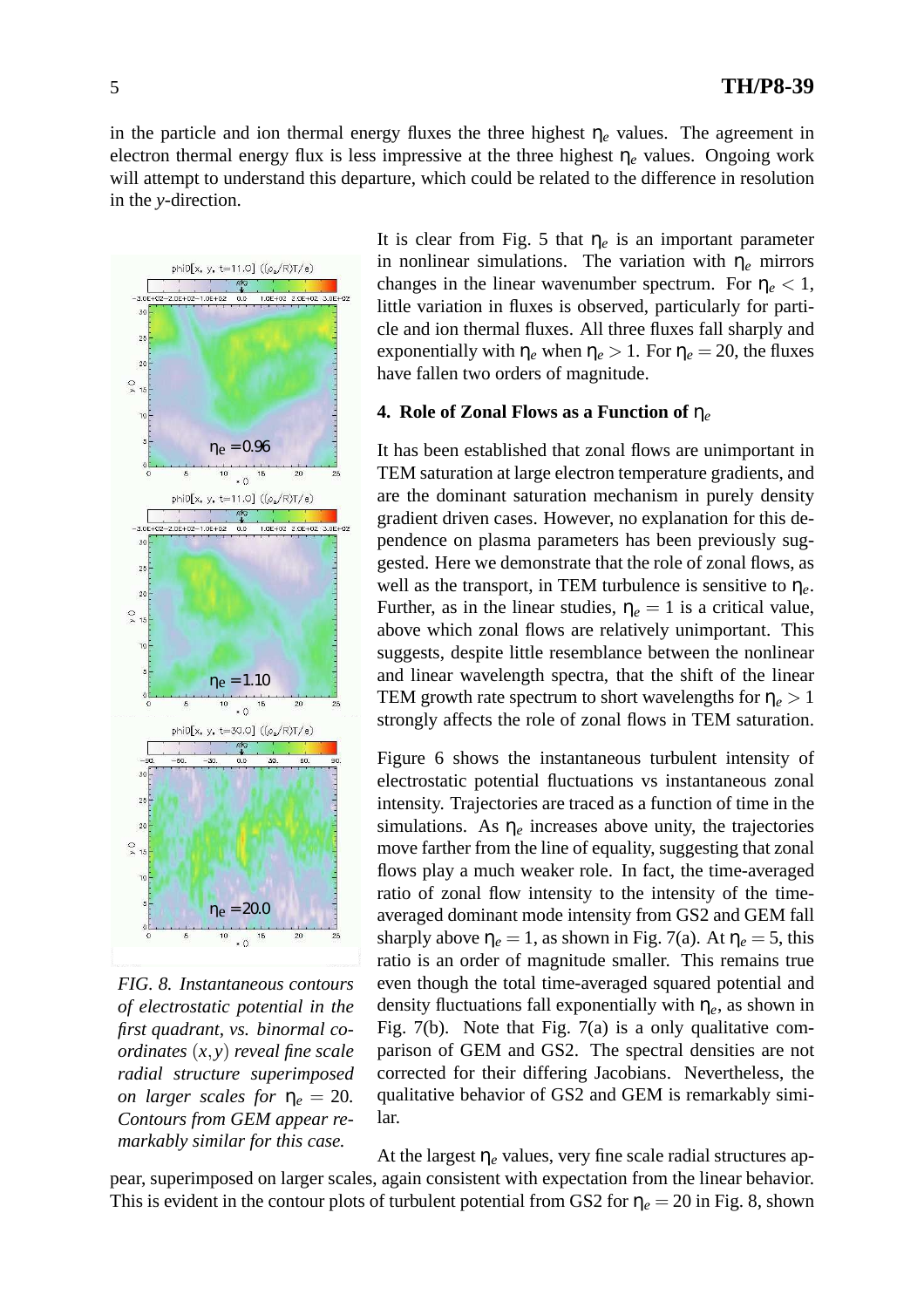in the binormal plane. The same contours from GEM appear nearly identical for the  $\eta_e = 20$ case. Radial correlation functions from GS2 are shown in Fig. 9. For the largest values of  $\eta_e = 10, 20$ , very fine scale radial structure is clearly evident. This suggests that the nonlinear interaction may be viewed as a two-scale problem in which the fine scales give rise to an effective anomalous dissipation for the larger scales, leading to either direct saturation of the larger scales, or zonal flow damping and saturation by excitation of zonal density fluctuations. Following a similar line of reasoning, but treating the problem as a renormalized continuum of scales, a recent model suggests that TEMs saturate as a result of their own particle diffusivity [14], vaguely resembling an earlier model in which TEMs were suggested to saturate as a result of their own thermal conductivity [15] (see Eq. (4)). These models do not address zonal flow damping or the parametric dependence of zonal flows, and do not explain why zonal flows are found to be unimportant in the regimes considered. Our results suggest that a two scale model of zonal flow damping may be reasonable for  $\eta_e \gg 1$ . Negative correlations are also seen and are clear evidence of radial propagation at lower values of η*e*, while the zonal modes are stationary at higher values of  $\eta_e$ . This differs markedly from the ITG case.

We have used the analysis package GKV to carry out bispectral analysis of the  $\eta_e = 20$  case. Figure 10(a) shows the spectral density from GS2 as a function of frequency ω and poloidal wavenumber  $k<sub>y</sub>$ , leading us identify the dominant primary mode with  $\omega = \pm 1$  and  $k_y = \mp 0.2$ . The spectrum remains anisotropic in  $(k_x, k_y)$ , consistent with the weak zonal flows, as shown in Fig. 10(b). )The bicoherence (c) of  $\delta \Phi(k_{x1} = 0, k_{y1} = 0.2)$ , the dominant primary,  $\delta \Phi(k_{x3} = 1.0, k_{y3} = 0.)$ , the dominant primary after one poloidal transit, and  $\delta \Phi(k_{x2} = 1, k_{y2} = 0.0)$ , the zonal mode, reveals that the modes  $\omega_1 = -1$  and  $\omega_2 = 0$ are phase-locked. Accordingly, the dominant primary beats against itself, after one poloidal transit, to generate a stationary zonal mode at  $(\omega_1 - \omega_1 = \omega_3 = 0, k_{x3} = 1, k_{y3} = 0)$ . This picture supports the model proposed in Ref. [9], and may be related to ideas put forth in Refs. [16, 17, 18]. The interaction is shown in the inset diagram in Fig. 10(c). Note that  $k_x = \hat{s} \theta k_y$ , where  $\hat{s} = 0.8$ , so that after one poloidal tran-



*FIG. 9. Radial correlation functions from GS2. Very fine and very large scales co-exist for*  $\eta_e = 10, 20.$ 

sit, the  $(k_x = 0, k_y = 0.2)$  mode corresponds to  $(k_x = 2\pi s k_y = 1.0, k_y = 0.2)$ .

The time-averaged nonlinear wavenumber spectra are compared in Fig. 11. This comparison can only be qualitative due to the different spectral densities of states in the two codes. However, GS2 and GEM display similar behavior, with the GS2 *k<sup>y</sup>* spectrum narrowing much more strongly at the two largest η*<sup>e</sup>* values. Most significant is the clear evidence of a subsidiary peak at  $k_x = 1.0$  in both the GS2 and GEM spectra for  $\eta_e = 20$ , supporting the bicoherence analysis above.

### **5. Conclusion**

We have developed a new linear stability diagram for electron modes as a function of electron temperature and density gradients, based on 2,000 gyrokinetic simulations, separating TEM, ubiquitous, and ETG modes. The most unstable wavenumbers transition sharply to short wavelengths for  $\eta_e > 1$ , which remain primarily destabilized by trapped electrons. This motivates us to investigate variation of zonal flows and transport with  $\eta_e$  in a series of nonlinear simulations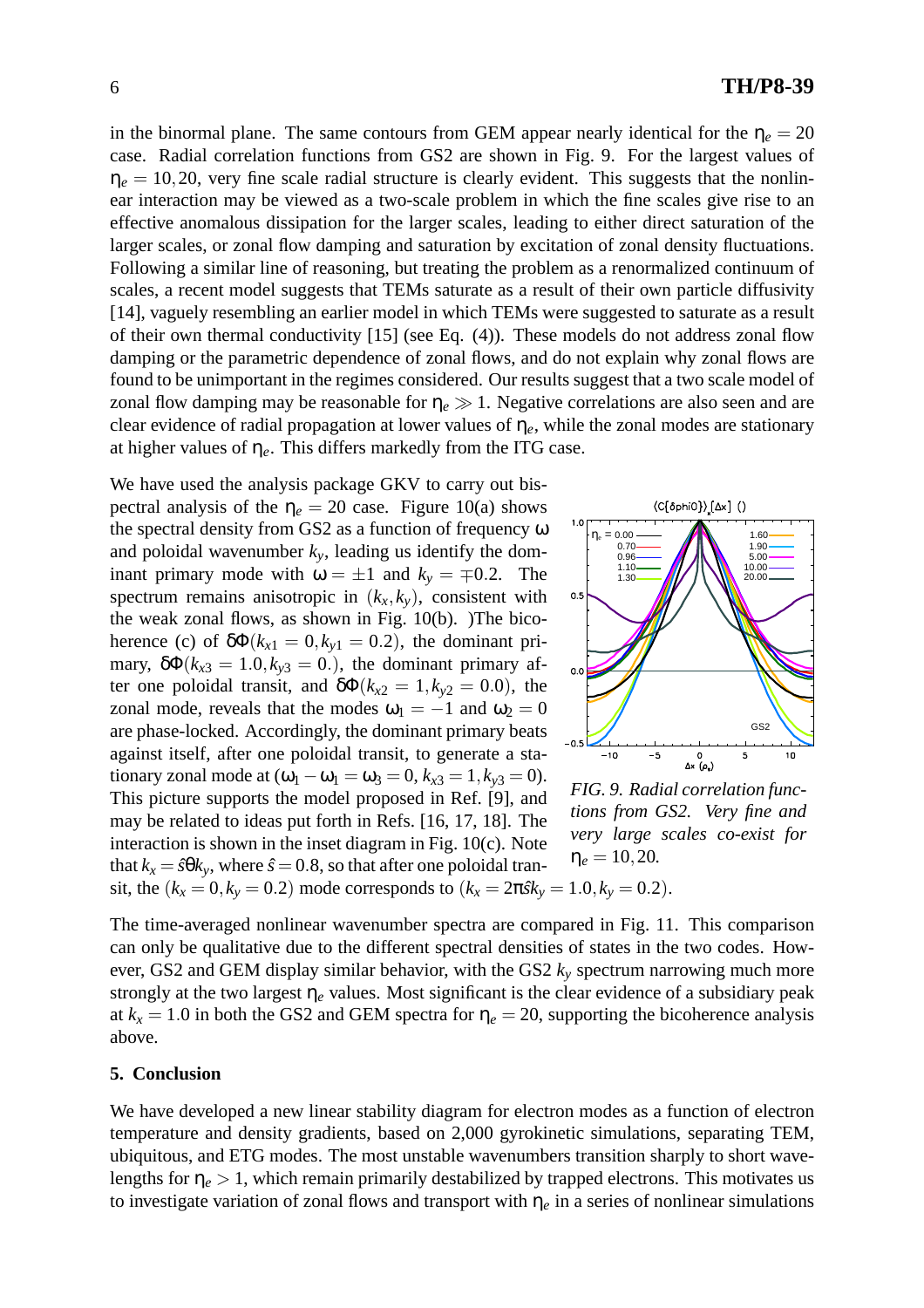

*FIG. 10. GS2 results at* η*<sup>e</sup>* = 20*: (a) Dispersion relation from nonlinear simulation shows the dominant mode is*  $\omega = \pm 1$ ,  $k_y = \mp 0.2$ , *(b) Poloidal vs. radial wavenumber spectrum shows significant anisotropy, and (c) bicoherence of*  $(k_{x1} = 0, k_{y1} = 0.2)$  *and*  $(k_{x2} = 1, k_{y2} = 0)$ *reveals nearly perfect correlation of*  $\omega_1 = -1$  *and*  $\omega_2 = 0$ *.* 

using both particle-in-cell (the GEM code) and continuum (the GS2 code) methods. The two codes are shown to closely agree except at the largest values of  $\eta_e = d \ln T_e / d \ln n_e \geq 5$ , where qualitative agreement is found. In particular, both codes show nearly identical behavior of the ratio of zonal flow intensity to dominant primary intensity as a function of η*e*. Both transport and zonal flows are shown to fall sharply and exponentially as  $\eta_e$  exceeds unity. Fine scale structure appears when  $\eta_e \gtrsim 1$ , consistent with linear expectations. For  $\eta_e \gg 1$ , bispectral analysis supports a simple analytic model in which the dominant primary mode couples to itself to drive stationary zonal fluctuations.

For very large η*e*, when zonal flows are found to be unimportant, fine radial scale structures are superimposed on larger scales associated with the primary instability. This is consistent with the expectation of short wavelength activity seen in the linear growth rate spectrum. Further, viewed as a two-scale problem, the fine radial scales may induce an effective dissipation on the larger scales. Considered together with the parametric variation of the linear spectrum, this could help explain why zonal flows are weak for  $\eta_e > 1$ . The results are also consistent with the adiabaticity of the ions at short wavelengths, where the zonal flow potential  $\langle \phi \rangle \sim \langle n \rangle / k_r^2 \rho_s^2$ is weaker for a given density perturbation, and secondary instability growth rates are reduced or stable [19, 20]. Thus, even though an initial zonal flow would be almost completely undamped by collisions [21] for the  $k_{\perp}$  $\rho_i > 1$  typical of temperature gradient driven TEMs, zonal flows are not strongly driven. Zonal flow damping via momentum transport driven by the fine scales acting on the larger scales could explain the dramatically reduced zonal flow levels for  $\eta_e > 1$ , and will be addressed in further work. Finally, this work makes the important step of verifying particle-in-cell and continuum methods for TEM turbulence, a significant test of kinetic electron dynamics in the two codes.

Supported by U. S. DoE contracts DE-FG02-91ER-54108, DE-FC02-04ER54784, the SCIDAC Center for Plasma Edge Simulation, and the DoE SCIDAC Center for the Study of Plasma Microturbulence. Computer simulations using GS2 were carried out on the MIT PSFC Parallel Opteron/Infiniband Cluster and those using GEM were carried out on the Cray XT4 machine Franklin at the DoE National Energy Research Supercomputer Center.